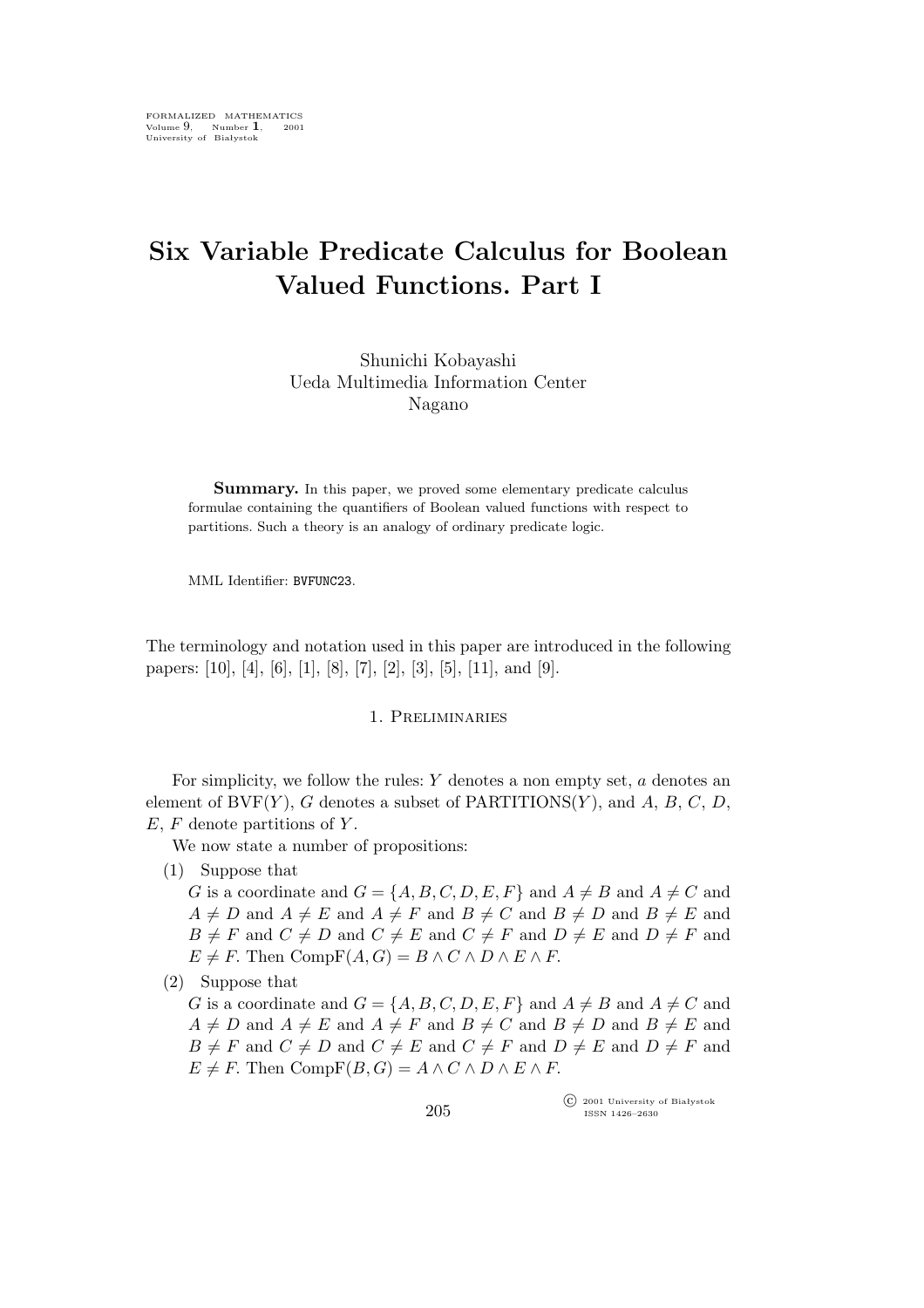(3) Suppose that

G is a coordinate and  $G = \{A, B, C, D, E, F\}$  and  $A \neq B$  and  $A \neq C$  and  $A \neq D$  and  $A \neq E$  and  $A \neq F$  and  $B \neq C$  and  $B \neq D$  and  $B \neq E$  and  $B \neq F$  and  $C \neq D$  and  $C \neq E$  and  $C \neq F$  and  $D \neq E$  and  $D \neq F$  and  $E \neq F$ . Then  $CompF(C, G) = A \wedge B \wedge D \wedge E \wedge F$ .

(4) Suppose that

G is a coordinate and  $G = \{A, B, C, D, E, F\}$  and  $A \neq B$  and  $A \neq C$  and  $A \neq D$  and  $A \neq E$  and  $A \neq F$  and  $B \neq C$  and  $B \neq D$  and  $B \neq E$  and  $B \neq F$  and  $C \neq D$  and  $C \neq E$  and  $C \neq F$  and  $D \neq E$  and  $D \neq F$  and  $E \neq F$ . Then  $CompF(D, G) = A \wedge B \wedge C \wedge E \wedge F$ .

(5) Suppose that

G is a coordinate and  $G = \{A, B, C, D, E, F\}$  and  $A \neq B$  and  $A \neq C$  and  $A \neq D$  and  $A \neq E$  and  $A \neq F$  and  $B \neq C$  and  $B \neq D$  and  $B \neq E$  and  $B \neq F$  and  $C \neq D$  and  $C \neq E$  and  $C \neq F$  and  $D \neq E$  and  $D \neq F$  and  $E \neq F$ . Then  $CompF(E, G) = A \wedge B \wedge C \wedge D \wedge F$ .

(6) Suppose that

G is a coordinate and  $G = \{A, B, C, D, E, F\}$  and  $A \neq B$  and  $A \neq C$  and  $A \neq D$  and  $A \neq E$  and  $A \neq F$  and  $B \neq C$  and  $B \neq D$  and  $B \neq E$  and  $B \neq F$  and  $C \neq D$  and  $C \neq E$  and  $C \neq F$  and  $D \neq E$  and  $D \neq F$  and  $E \neq F$ . Then  $CompF(F, G) = A \wedge B \wedge C \wedge D \wedge E$ .

(7) Let  $A, B, C, D, E, F$  be sets, h be a function, and  $A', B', C', D', E'$ , F *′* be sets. Suppose that

 $A \neq B$  and  $A \neq C$  and  $A \neq D$  and  $A \neq E$  and  $A \neq F$  and  $B \neq C$  and  $B \neq D$  and  $B \neq E$  and  $B \neq F$  and  $C \neq D$  and  $C \neq E$  and  $C \neq F$  and  $D \neq E$  and  $D \neq F$  and  $E \neq F$  and  $h =$  $(B \rightarrow B') + (C \rightarrow C') + (D \rightarrow D') + (E \rightarrow E') + (F \rightarrow F') + (A \rightarrow A').$ Then  $h(A) = A'$  and  $h(B) = B'$  and  $h(C) = C'$  and  $h(D) = D'$  and  $h(E) = E'$  and  $h(F) = F'$ .

(8) Let  $A, B, C, D, E, F$  be sets, h be a function, and  $A', B', C', D', E'$ , F *′* be sets. Suppose that

 $A \neq B$  and  $A \neq C$  and  $A \neq D$  and  $A \neq E$  and  $A \neq F$  and  $B \neq C$  and  $B \neq D$  and  $B \neq E$  and  $B \neq F$  and  $C \neq D$  and  $C \neq E$  and  $C \neq F$  and  $D \neq E$  and  $D \neq F$  and  $E \neq F$  and  $h =$  $(B \rightarrow B') + (C \rightarrow C') + (D \rightarrow D') + (E \rightarrow E') + (F \rightarrow F') + (A \rightarrow A').$ Then dom  $h = \{A, B, C, D, E, F\}.$ 

(9) Let  $A, B, C, D, E, F$  be sets, h be a function, and  $A', B', C', D', E'$ , F *′* be sets. Suppose that

 $A \neq B$  and  $A \neq C$  and  $A \neq D$  and  $A \neq E$  and  $A \neq F$  and  $B \neq C$  and  $B \neq D$  and  $B \neq E$  and  $B \neq F$  and  $C \neq D$  and  $C \neq E$  and  $C \neq F$  and  $D \neq E$  and  $D \neq F$  and  $E \neq F$  and  $h =$  $(B \rightarrow B') + (C \rightarrow C') + (D \rightarrow D') + (E \rightarrow E') + (F \rightarrow F') + (A \rightarrow A').$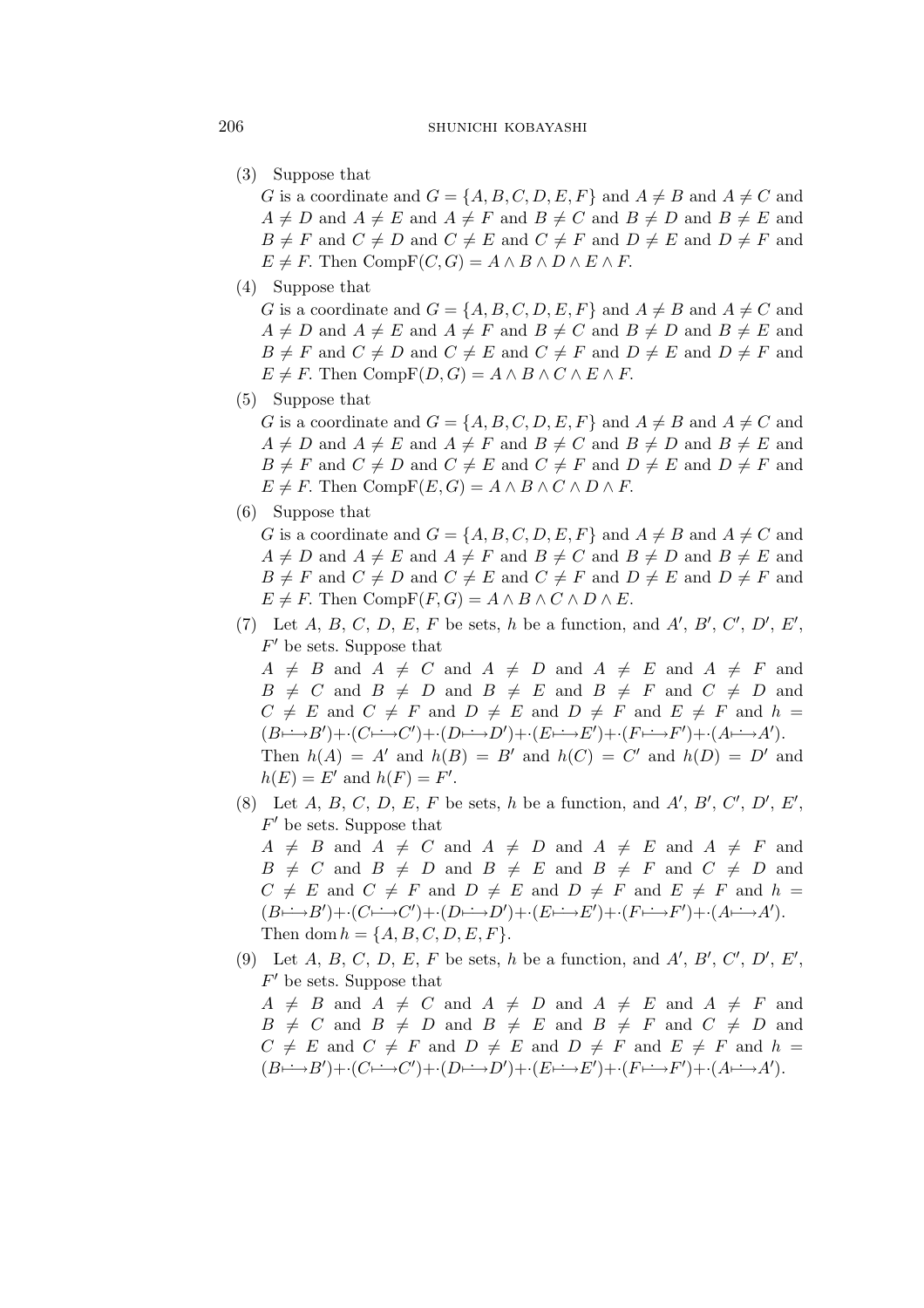Then rng  $h = \{h(A), h(B), h(C), h(D), h(E), h(F)\}.$ 

- (10) Let G be a subset of PARTITIONS $(Y)$ , A, B, C, D, E, F be partitions of  $Y$ ,  $z$ ,  $u$  be elements of  $Y$ , and  $h$  be a function. Suppose that G is a coordinate and  $G = \{A, B, C, D, E, F\}$  and  $A \neq B$  and  $A \neq C$  and  $A \neq D$  and  $A \neq E$  and  $A \neq F$  and  $B \neq C$  and  $B \neq D$  and  $B \neq E$  and  $B \neq F$  and  $C \neq D$  and  $C \neq E$  and  $C \neq F$  and  $D \neq E$  and  $D \neq F$  and  $E \neq F$ . Then  $EqClass(u, B \wedge C \wedge D \wedge E \wedge F) \cap EqClass(z, A) \neq \emptyset$ .
- (11) Let G be a subset of PARTITIONS $(Y)$ , A, B, C, D, E, F be partitions of  $Y$ ,  $z$ ,  $u$  be elements of  $Y$ , and  $h$  be a function. Suppose that G is a coordinate and  $G = \{A, B, C, D, E, F\}$  and  $A \neq B$  and  $A \neq C$  and  $A \neq D$  and  $A \neq E$  and  $A \neq F$  and  $B \neq C$  and  $B \neq D$  and  $B \neq E$  and  $B \neq F$  and  $C \neq D$  and  $C \neq E$  and  $C \neq F$  and  $D \neq E$  and  $D \neq F$  and  $E \neq F$  and  $EqClass(z, C \wedge D \wedge E \wedge F) = EqClass(u, C \wedge D \wedge E \wedge F)$ . Then  $EqClass(u, CompF(A, G)) \cap EqClass(z, CompF(B, G)) \neq \emptyset.$

## 2. Predicate Calculus

The following propositions are true:

(12) Suppose that

G is a coordinate and  $G = \{A, B, C, D, E, F\}$  and  $A \neq B$  and  $A \neq C$  and  $A \neq D$  and  $A \neq E$  and  $A \neq F$  and  $B \neq C$  and  $B \neq D$  and  $B \neq E$  and  $B \neq F$  and  $C \neq D$  and  $C \neq E$  and  $C \neq F$  and  $D \neq E$  and  $D \neq F$  and  $E \neq F$ . Then  $\forall \forall_{a,A} G, B} G \in \forall \forall_{a,B} G, A} G$ .

(13) Suppose that

G is a coordinate and  $G = \{A, B, C, D, E, F\}$  and  $A \neq B$  and  $A \neq C$  and  $A \neq D$  and  $A \neq E$  and  $A \neq F$  and  $B \neq C$  and  $B \neq D$  and  $B \neq E$  and  $B \neq F$  and  $C \neq D$  and  $C \neq E$  and  $C \neq F$  and  $D \neq E$  and  $D \neq F$  and  $E \neq F$ . Then  $\forall \forall_{a,A} G, B G = \forall \forall_{a,B} G, A G$ .

(14) Suppose that

G is a coordinate and  $G = \{A, B, C, D, E, F\}$  and  $A \neq B$  and  $A \neq C$  and  $A \neq D$  and  $A \neq E$  and  $A \neq F$  and  $B \neq C$  and  $B \neq D$  and  $B \neq E$  and  $B \neq F$  and  $C \neq D$  and  $C \neq E$  and  $C \neq F$  and  $D \neq E$  and  $D \neq F$  and  $E \neq F$ . Then  $\exists_{\forall_{a,A}G,B} G \in \forall_{\exists_{a,B}G,A} G$ .

(15) Suppose that

G is a coordinate and  $G = \{A, B, C, D, E, F\}$  and  $A \neq B$  and  $A \neq C$  and  $A \neq D$  and  $A \neq E$  and  $A \neq F$  and  $B \neq C$  and  $B \neq D$  and  $B \neq E$  and  $B \neq F$  and  $C \neq D$  and  $C \neq E$  and  $C \neq F$  and  $D \neq E$  and  $D \neq F$  and  $E \neq F$ . Then  $\exists_{\exists_a B} G, A G \in \exists_{\exists_a A} G, B G$ .

(16) Suppose that